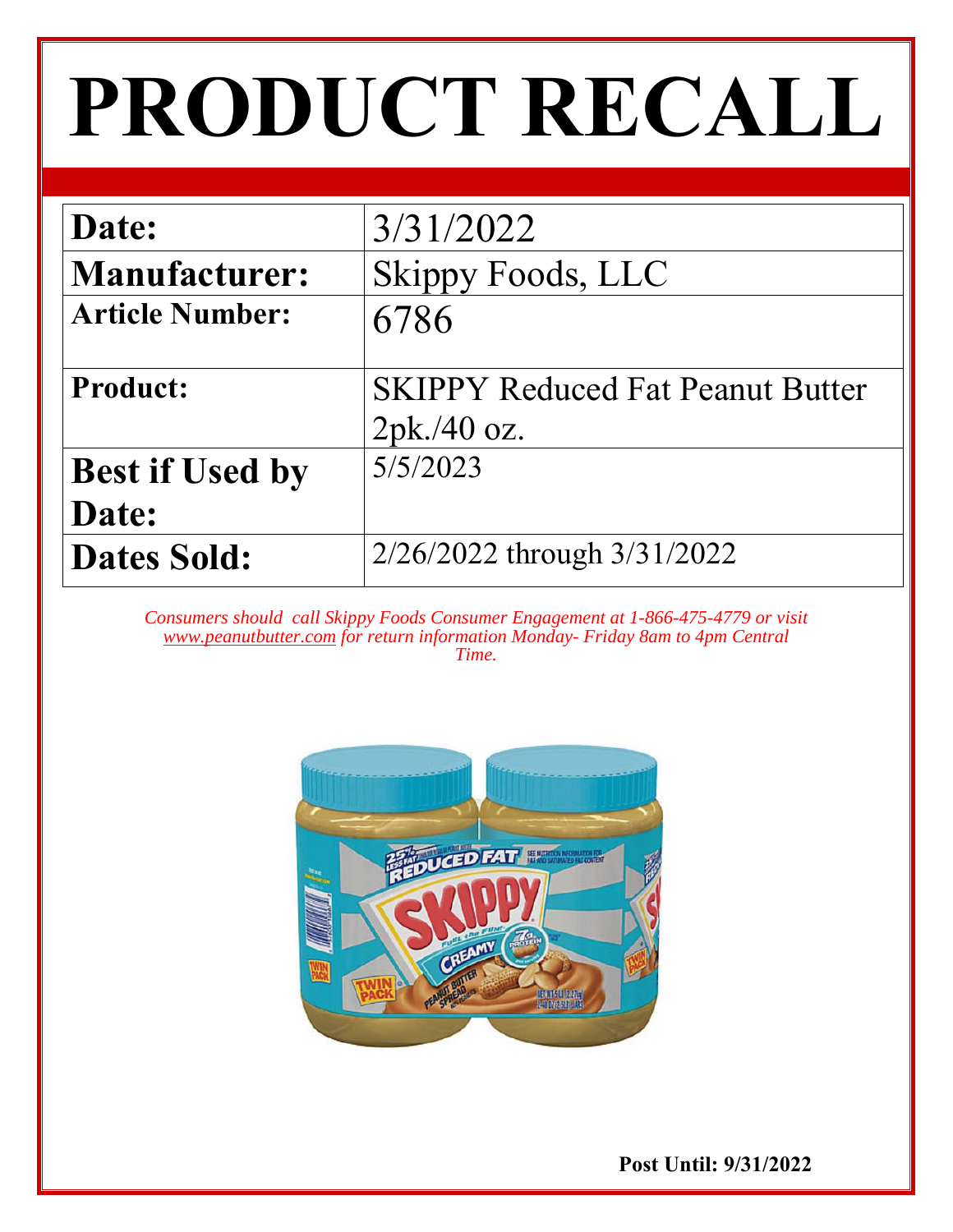#### **COMPANY ANNOUNCEMENT**

# **Voluntary Class II Recall Announced for a Limited Number of Jars of Skippy® Reduced Fat Creamy Peanut Butter Spread, Skippy® Reduced Fat Chunky Peanut Butter Spread and Skippy® Creamy Peanut Butter Blended with Plant Protein**

When a company announces a recall, market withdrawal, or safety alert, the FDA posts the company's announcement as a public service. FDA does not endorse either the product or the company.

**Read Announcement** 

**View Product Photos** 

### **Summary**

**Company Announcement Date:** March 30, 2022 **FDA Publish Date:** March 30, 2022 **Product Type:** Food & Beverages **Reason for Announcement:** May contain a small fragments (stainless steel) **Company Name: Skippy Foods, LLC Brand Name:** Skippy **Product Description:** Reduced Fat Creamy and Chunky Peanut Butter

#### **Company Announcement**

Skippy Foods, LLC is voluntarily recalling 9,353 cases, or 161,692 total pounds, of a limited number of code dates of SKIPPY® Reduced Fat Creamy Peanut Butter Spread, SKIPPY® Reduced Fat Chunky Peanut Butter Spread and SKIPPY® Creamy Peanut Butter Blended With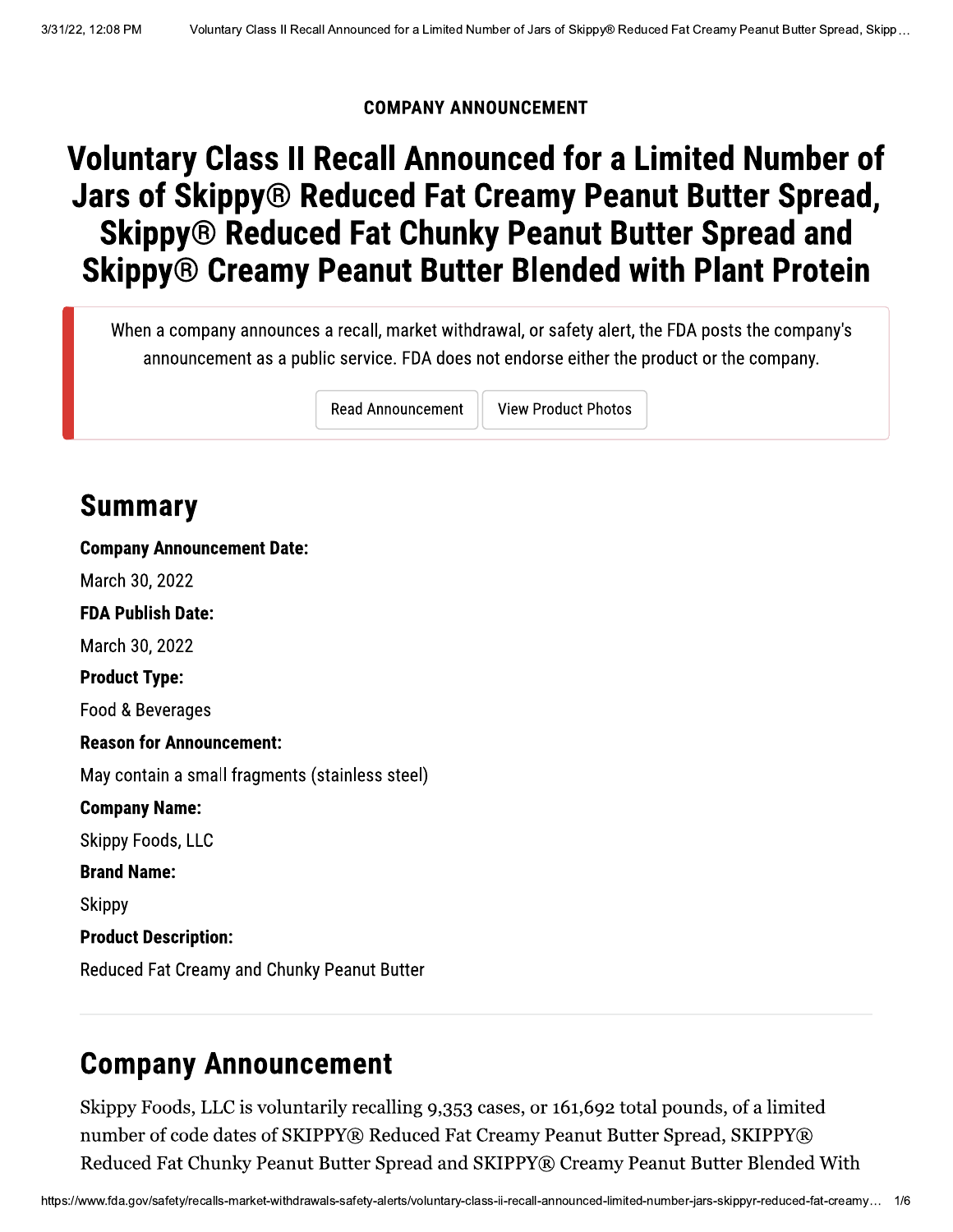M Voluntary Class II Recall Announced for a Limited Number of Jars of Skippy® Reduced Fat Creamy Pe<br>Protein due to the possibility that a limited number of jars may contain a sm<br>nless steel from a piece of manufacturing eq Plant Protein due to the possibility that a limited number of jars may contain a small fragment of stainless steel from a piece of manufacturing equipment. The code date is located on top of the lid. A photo of the products and "Best If Used By" dates appear below. There have been no consumer complaints associated with this recall to date, and all retailers that received the affected product have been properly notified.

Skippy Foods, LLC, out of an abundance of caution and with an emphasis on the quality of its products, is issuing the recall to ensure that consumers are made aware of the issue. The manufacturing facility's internal detection systems identified the concern.

Products subject to this recall action:

| <b>Product</b>                                                | <b>Recalled Code Date</b>                          |
|---------------------------------------------------------------|----------------------------------------------------|
| SKIPPY® Reduced Fat Creamy Peanut Butter, 40oz                | Best if Used By MAY0423<br>Best if Used By MAY0523 |
| SKIPPY® Reduced Fat Creamy Peanut Butter - Club, 2/40oz       | Best if Used By MAY0523                            |
| SKIPPY® Reduced Fat Chunky Peanut Butter, 16.3oz              | Best if Used By MAY0623<br>Best if Used By MAY0723 |
| SKIPPY® Creamy Peanut Butter Blended With Plant Protein, 14oz | Best if Used By MAY1023                            |

No other sizes, varieties, or other packaging configurations of SKIPPY® brand peanut butter or peanut butter spreads are included in this recall.

If a consumer has this product, they should return it to their retailer for an exchange or call Skippy Foods Consumer Engagement at 1-866-475-4779 or visit the website at  $\frac{Q}{Q}(\text{http://www.peanutbutter.com/http://www.peanutbutter.com/ }\mathcal{Q}(\text{http://www.fda.gov/about--}$ fda/website-policies/website-disclaimer) for instructions and information. The Consumer Engagement team is available Monday  $-$  Friday, 8 am to 4 pm Central Time.

This recall is being conducted with the knowledge of the U.S. Food and Drug Administration.

# **Company Contact Information**

#### Consumers:

Skippy Foods Consumer Engagement

₹1-866-475-4779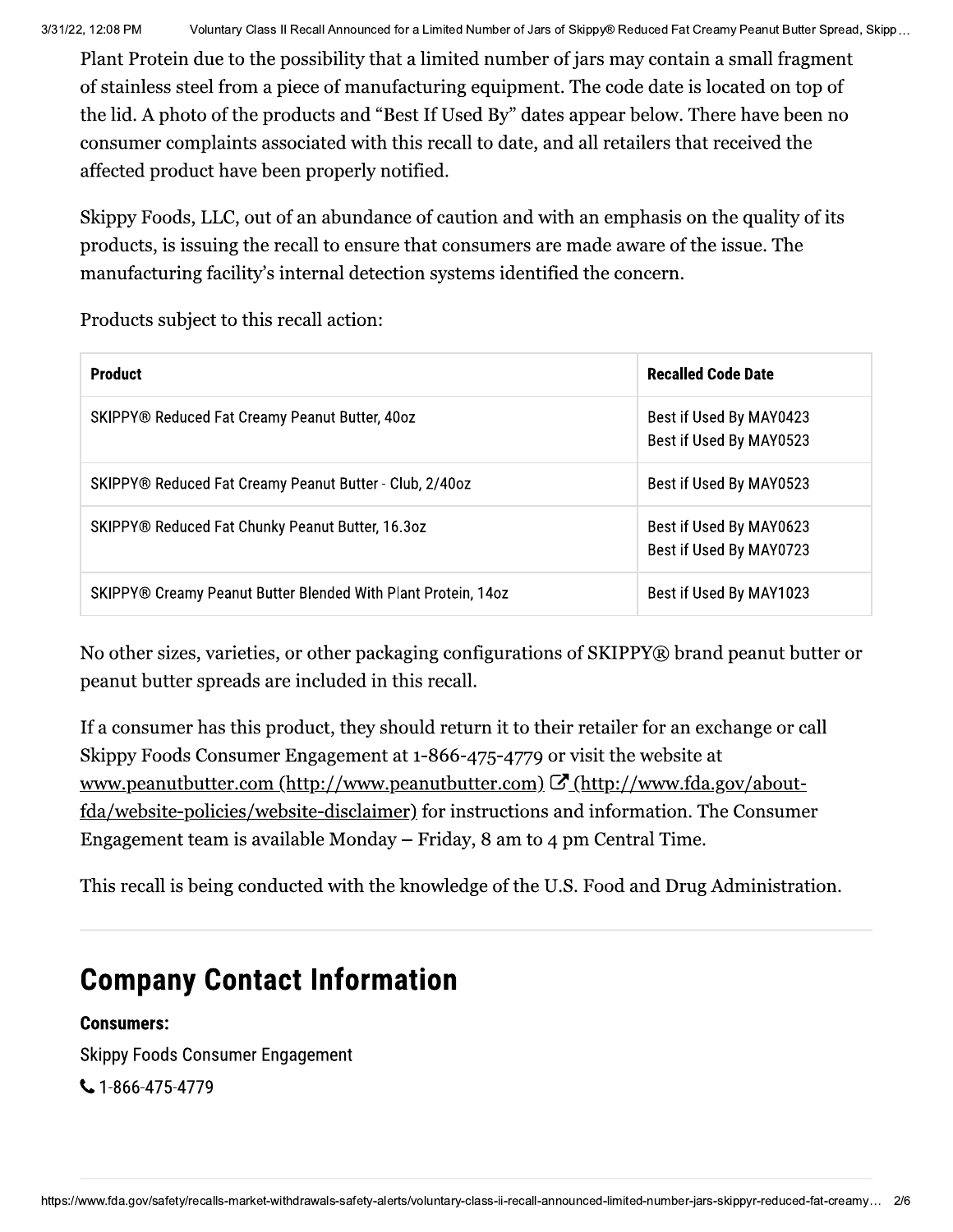## **Product Photos**

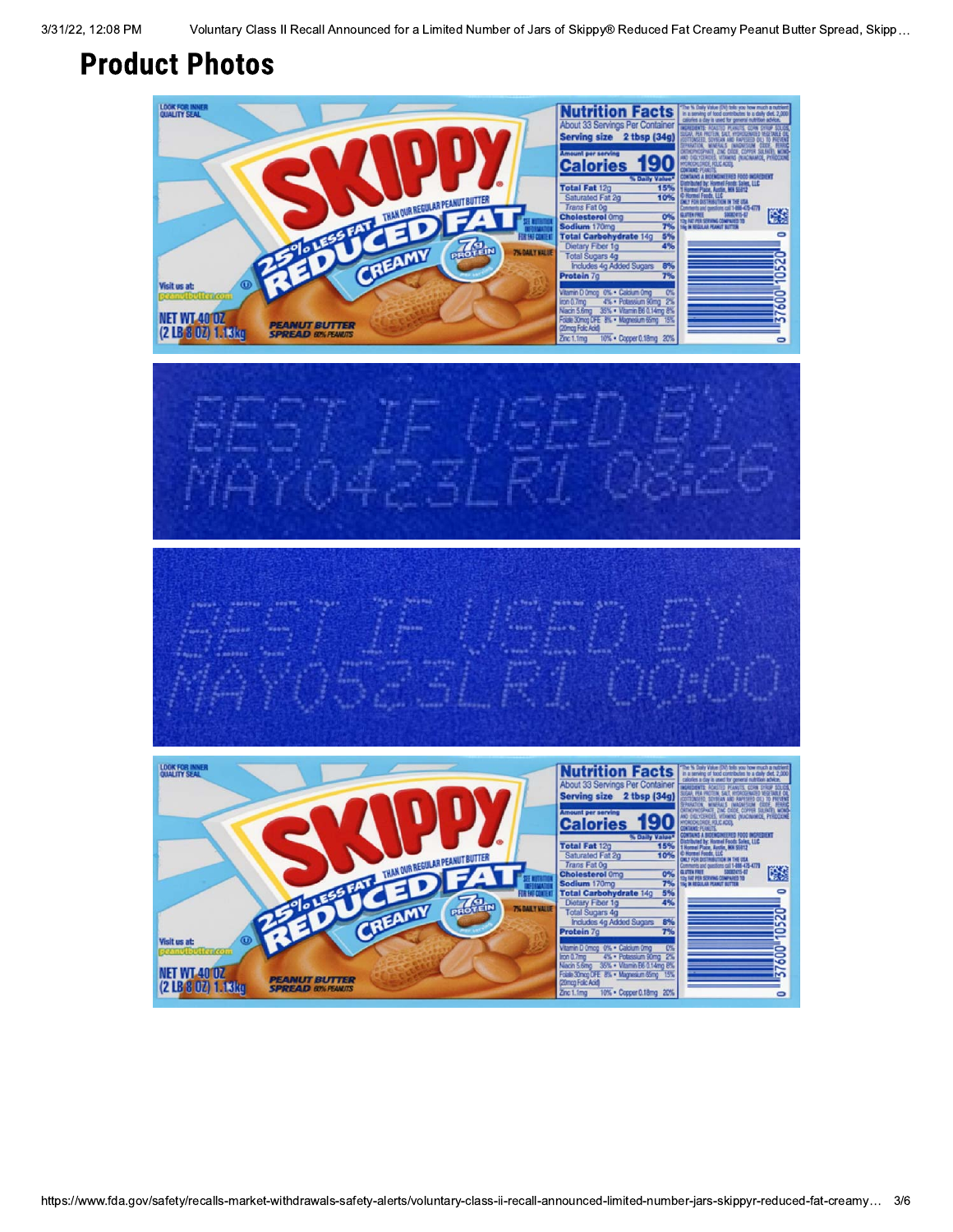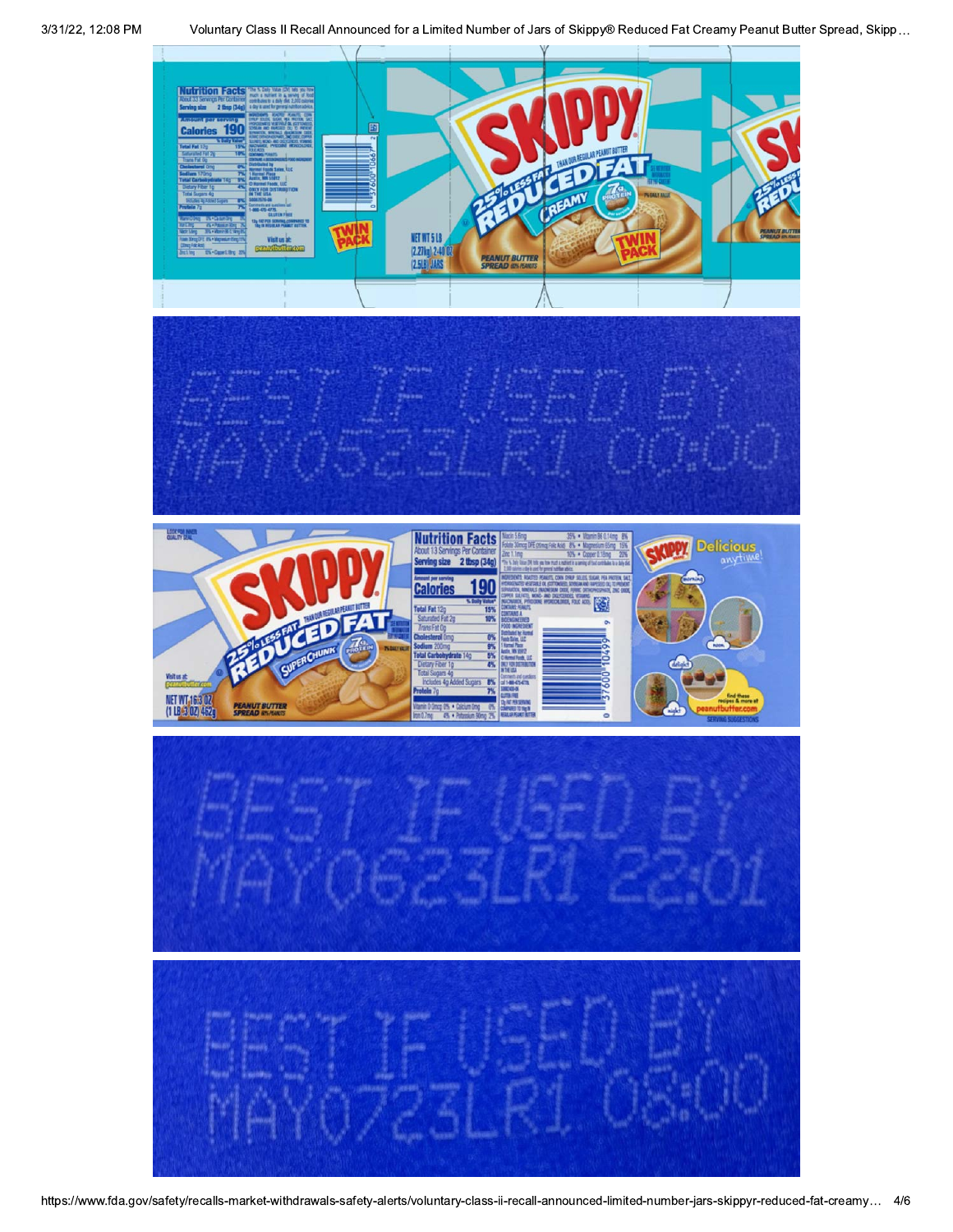Voluntary Class II Recall Announced for a Limited Number of Jars of Skippy® Reduced Fat Creamy Peanut Butter Spread, Skipp...